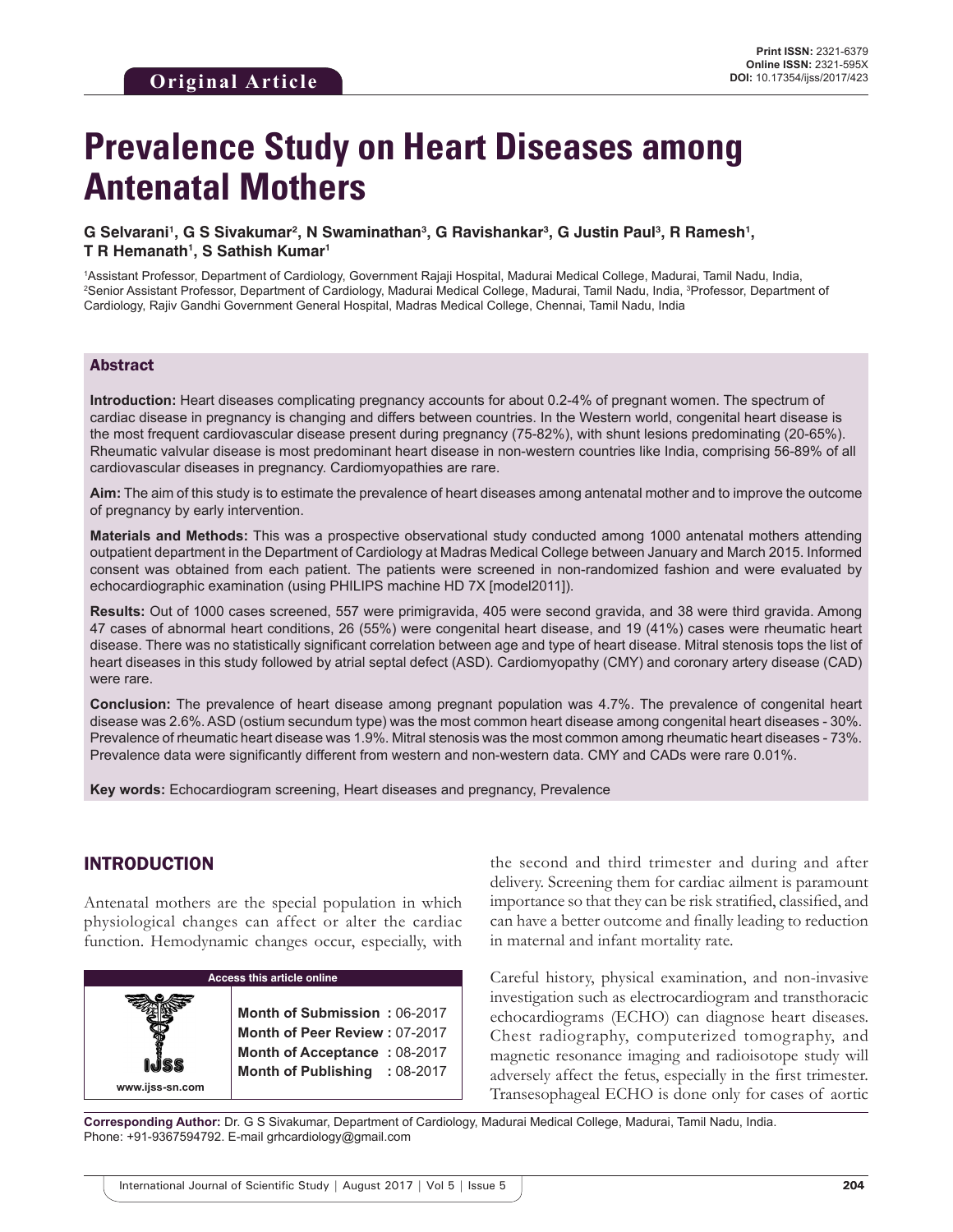dissection in pregnancy. Severity assessments and scoring system help them to anticipate and avoid complications. Necessary precautions can be taken like advising infective endocarditis prophylaxis. Other management issues are addressed if new cases are diagnosed at the time of screening. Pregnancy outcome will be better if they are diagnosed early if not before pregnancy.

It is estimated that 0.2-4% of pregnant women in developed countries have cardiovascular diseases.<sup>1,2</sup> Maternal heart disease is now the major cause of maternal death during pregnancy.3 In South India, 30% of maternal death is due to hemorrhage, 17% due to sepsis, and 13% due to hypertensive heart disorders.<sup>4</sup> Among heart diseases, congenital heart disease accounts to 75-82% of cardiovascular deaths with shunt lesions predominating up to 20-65%. Rheumatic heart diseases dominate in nonwestern countries (56-89%), followed by congenital heart diseases (9-19%).

Changes in the demographic pattern are another reason. Various antenatal health programs help them to be referred for suspicious murmurs during routine clinical examination. Mostly, 97% of them may be functional murmurs. Among the few patients diagnosed with cardiovascular disease, 3 out of 4 turn out to be new cases.<sup>5</sup> In the United Kingdom, between 2006 and 2008, the rate of maternal mortality due to cardiac disease was 2.31 per 100,000 pregnancies. Therefore, cardiac disease is the most common cause of indirect maternal deaths.<sup>6</sup>

Predictors of maternal cardiovascular events are as follows:

- 1. Previous cardiac event
- 2. Baseline New York Heart Association (NYHA) Class  $II$  > or cyanosis
- 3. Mitral and aortic stenosis
- 4. Ejection fraction <40%
- 5. Mechanical prosthesis
- 6. Moderate-to-severe pulmonary hypertension
- 7. Dilated aorta >50 mm.

There is no prevalence data estimation of various diseases such as cardiomyopathies, coronary artery disease (CAD), and certain individual conditions among pregnant population. During pregnancy, a team approach is needed with consultations with obstetrician so that the mode, time, and place of delivery can be planned. For women with congenital heart disease, fetal ECHO is done at 22-26 weeks to screen them for congenital heart diseases.

## **Aims of Study**

The aims of this study are as follows:

1. To screen antenatal mothers for cardiac diseases by transthoracic ECHO

- 2. To find out prevalence of cardiovascular disease among pregnant population
- 3. To classify the cardiac diseases complicating pregnancy
- 4. To separate high-risk cardiovascular conditions so that they can plan time, mode of delivery, and place of delivery
- 5. To assess the severity of stenotic lesions and advise them interventions if warranted before, during delivery, and after delivery
- 6. By finding new cases by ECHO, the management may differ infective endocarditis prophylaxis, anticoagulant management, and rheumatic fever prophylaxis can be advised on case basis
- 7. To study the change in demography and difference in prevalence by comparing with previously available data.

# MATERIALS AND METHODS

All pregnant women referred to the cardiology outpatient department (OPD) were included; all ages and all gravida were included in non-randomized fashion. Prior consent was obtained before the study. The study was conducted from January 2015 to March 2015. A history of 4 cardinal symptoms was asked, physical examination done, and they underwent electrocardiogram and transthoracic ECHO.

Cardiac disease if diagnosed, they were subjected to detailed ECHO examination, and they were assessed for the severity of lesion and ventricular function assessed. Shunt if detected, the direction of shunt and presence or absence of pulmonary hypertension was noted. Focused ECHO examination was done for certain high-risk conditions. With the diagnosis, they were classified into four major group of heart diseases as congenital, rheumatic, cardiomyopathy (CMY), and CAD. Categorization was done according to the World Health Organization (WHO) classification, and they were referred back to obstetrician with appropriate advises regarding further management and follow-up.

Detailed transthoracic ECHO was performed using PHILIPS HD 7XE machine adult probe with 5 MHz for mother and pediatric probe with 8 MHz for fetal screening (only if mother has congenital heart disease). Structure and functional details such as chambers, valves, interatrial septum, interventricular septum, and other details are evaluated using two-dimensional, m-mode, 37 color-flow mapping, pulse-wave Doppler, continuous wave, and tissue dropper. ECHO dimensions referred with the ASE/ESC guidelines of ECHO.

Antenatal mothers with heart diseases both with and without a history of heart disease were taken into account,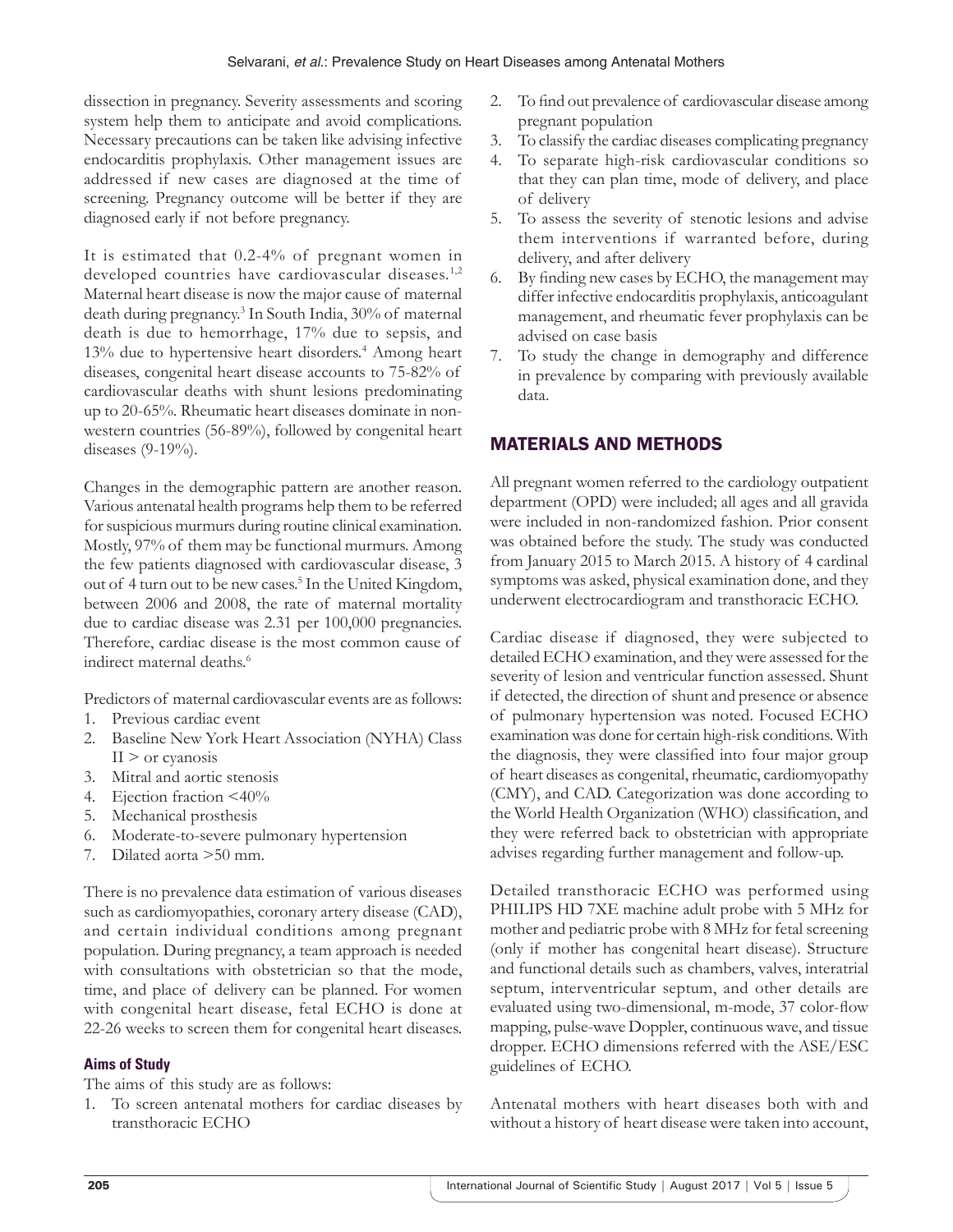and the prevalence was estimated for 1000 pregnant women. Individual conditions were subclassified into congenital, rheumatic, CMY, and CADs.

#### **Inclusion Criteria**

All pregnant women attending OPD who had been referred for cardiac evaluation as a routine irrespective of age, parity, and gestational age were included in the study.

### **Exclusion Criteria**

- Cardiovascular diseases complicating pregnancy on admission.
- Rhythm disorders
- Hypertensive heart diseases
- NYHA Class IV
- Patients not willing to give consent.

## OBSERVATION AND RESULTS

Out of screening of 1000 pregnant women,129 cases (12.9%) were between 18 and 20 years, 508 cases (50.8) were between ages 20 and 25 years, 301 were (30.1%) between 26 and 30 years, and 51 cases (5.1%) were between 31 and 35. There were 11 cases (1.1%) with age more than 35 years (Table 1).

Out of 1000 cases screened, 557 were primigravida, 405 were second gravida, and 38 were of third gravida. There was no gravida more than 3 in our observation (Table 2).

Among 1000 antenatal mothers screened, 953 were found to be normal. Among 47 cases of abnormal heart conditions, 26 were congenital heart disease, 19 cases were rheumatic heart disease, CAD was 1, and 1 case of CMY (Table 3).

Mitral stenosis tops the list of heart diseases among the 47 heart diseases followed by atrial septal defect (ASD), out of 1000 cases screened (Figure 1).

Newly diagnosed cases were 15 out of 26 congenital heart diseases (58%) and 9 out of 19 cases(47%). Among congenital heart diseases, 11 (42%) were old cases and 11 (58%) were new cases. Among rheumatic heart diseases, 10 (53%) were old cases and 9 (47%) were new cases (Table 4).

## **DISCUSSION**

The prevalence of heart disease is available in various literatures for the general population. CAD is commonly seen problem in general population. However, in special population such as pregnant females, the prevalence of

#### **Table 1: Age frequency Age in years Frequency (%)** 18-20 129 (12.9) 21-25 508 (50.8) 26-30 301 (30.1)<br>31-35 51 (5.1) 51 (5.1) Above 35 11 (1.1) Total 1000 (100)

| <b>Table 2: Parity</b> |               |  |
|------------------------|---------------|--|
| <b>Parity</b>          | Frequency (%) |  |
| Primi                  | 557 (55.7)    |  |
| Gravida 2              | 405 (40.5)    |  |
| Gravida 3              | 38(3.8)       |  |
| Total                  | 1000 (100.0)  |  |

#### **Table 3: Type of heart disease distribution**

| <b>Classification of heart disease</b> | Frequency (%) |
|----------------------------------------|---------------|
| Normal                                 | 953 (95.3)    |
| <b>CHD</b>                             | 26(2.6)       |
| <b>RHD</b>                             | 19(1.9)       |
| CAD                                    | 1(0.1)        |
| <b>CMY</b>                             | 0(0.1)        |
| Total                                  | 1000 (100.0)  |

CHD: Coronary heart disease, CAD: Coronary artery disease, RHD: Rheumatic heart disease, CMY: Cardiomyopathy

#### **Table 4: Old cases and new cases distribution**

| Category   | Old $(\%)$ | New $(\% )$ | <b>Total</b> |
|------------|------------|-------------|--------------|
| <b>CHD</b> | 11 (42)    | 15 (58)     | 26           |
| <b>RHD</b> | 10(53)     | 9(47)       | 19           |
| <b>CMY</b> | 1(100)     | 0(0)        |              |
| CAD        | 1(100)     | 0(0)        |              |

CHD: Coronary heart disease, CAD: Coronary artery disease, RHD: Rheumatic heart disease, CMY: Cardiomyopathy



**Figure 1: Types of heart disease among 47** 

heart disease is estimated to be between 0.2% and 4.0% in the western population.

Indian data are not available on the prevalence of heart disease among pregnant women. Among the investigations, to diagnose heart disease after electrocardiogram, ECHO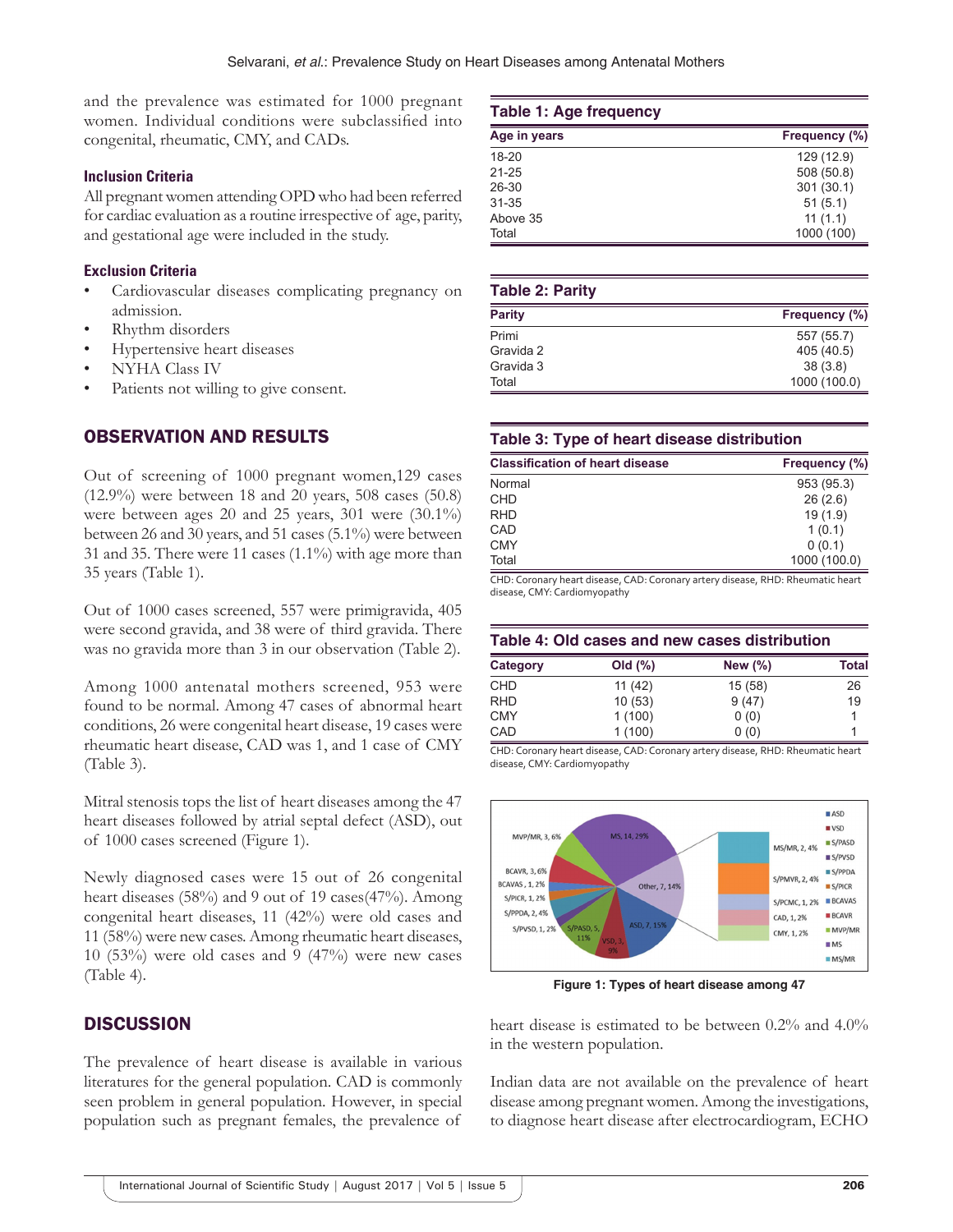#### Selvarani, *et al*.: Prevalence Study on Heart Diseases among Antenatal Mothers



**Figure 2: Comparison of study data with available data**

remains to be an easy and inexpensive modality of choice even though it is not routinely offered for asymptomatic pregnant women. It is appropriate only in those who are known case of heart disease or in symptomatic patients or in patients referred by an obstetrician.

ECHO may show an increase in size throughout gestation; the right-sided chambers increase in size by 20% and the left atrium and left ventricle by 12% and 10%, respectively. At term, enlarged uterus may push structures leading to the appearance of posterior wall motion. There may be minimal pericardial fluid collection, and it is not pathological. Since pregnancy is a high-output state, the velocities across valves may be accentuated, and mild lesions may appear more than mild.

Prevalence is estimated for all heart diseases excluding hypertension, acute case, and rhythm disorders in the present study. We included bicuspid valve and mitral valve prolapse also in our study since they are associated with significant stenosis or regurgitation. According to available data, congenital heart diseases in general population is 19 per 100,000 including these two. If excluded, it is estimated as 8 per 1000 live births.

We have estimated in our study that 26 per 1000 pregnant women had congenital heart diseases and it accounts to about 55% of all heart diseases. In western data, it is 75-82% with shunt lesions predominating (20-65%).

Prevalence of heart disease among antenatal mothers is shown in Figure 2. There is a significant difference in the prevalence between the general population and pregnant population as for as congenital heart diseases are concerned. Among the congenital heart diseases, operated cases were estimated to be 35% (9/26).

Ostium secundum ASDs are the most common congenital heart disease which account to about 46% of congenital problems. Operated cases had average tricuspid regurgitation pressure gradient of 38 mm Hg. About 2% of congenital heart diseases are due to ventricular septal defects. There are no patent ductus arteriosus in our study. Ligated patent arteriosus cases in childhood are 2 in number (0.07%).

Mitral valve prolapse accounts to 5% of general population; in our study, it is 0.03%. This may be due to addition of those with significant regurgitation only and omission of those with only prolapse.

Double-chambered right ventricle and ventricular septal defect with pulmonary stenosis who underwent intracardiac repair at 12 years had residual pulmonary gradient of 30 mm of Hg. Such complex case accounts to 1 per 1000 pregnant (0.01%).

There were no cases of device closures for shunt lesions. This may be because of lack of availability and lack of knowledge about the procedure among the public.

Rheumatic heart disease was 19 per 1000 in our study, which accounts to 40% of total heart diseases. Among them, 14/1000 were due to mitral stenosis which accounts to 74% of rheumatic heart disease. There were no cases that underwent balloon mitral valvotomy. This may be due to the learning curve in the practice of cardiology. Closed mitral commissurotomy was done in 2010 in 1 case, and she had residual moderate mitral stenosis with a valve area of  $1.4 \text{ cm}^2$ .

Two cases with prosthetic valve were diagnosed, and they were labeled as high risk as per the WHO risk stratification. They were implanted with TTK Sri Chithra valve. The gradients were slightly higher than the post-operative value. There were no vegetations and pannus. There was no perivalvular and paravalvular leaks. They showed mild pulmonary hypertension.

Newly diagnosed cases were 15 out of 26 congenital heart diseases (58%) and 9 out of 19 cases (47%). This is high when compared to available data from other center who published in 2013,<sup>7</sup> they were estimated it to be 30%. In some other study, it was mentioned as three–fourth of cases were newly diagnosed cases.

In western data, rheumatic heart disease is <10% among heart diseases in general population. In the western countries, it is estimated to be between 59% and 86% in the pregnant population. The prevalence in our study (40%) is lower than the non-western pregnant population. This may be due to development in the socioeconomic status and educational status and small family norm adopted by the society.

The median age among 1000 pregnant women screened was 23 years. This may be because of local custom to go for marriage at roughly around 21 years. There is no multigravida >3, an additional observation in our study which has some public health and social implication.